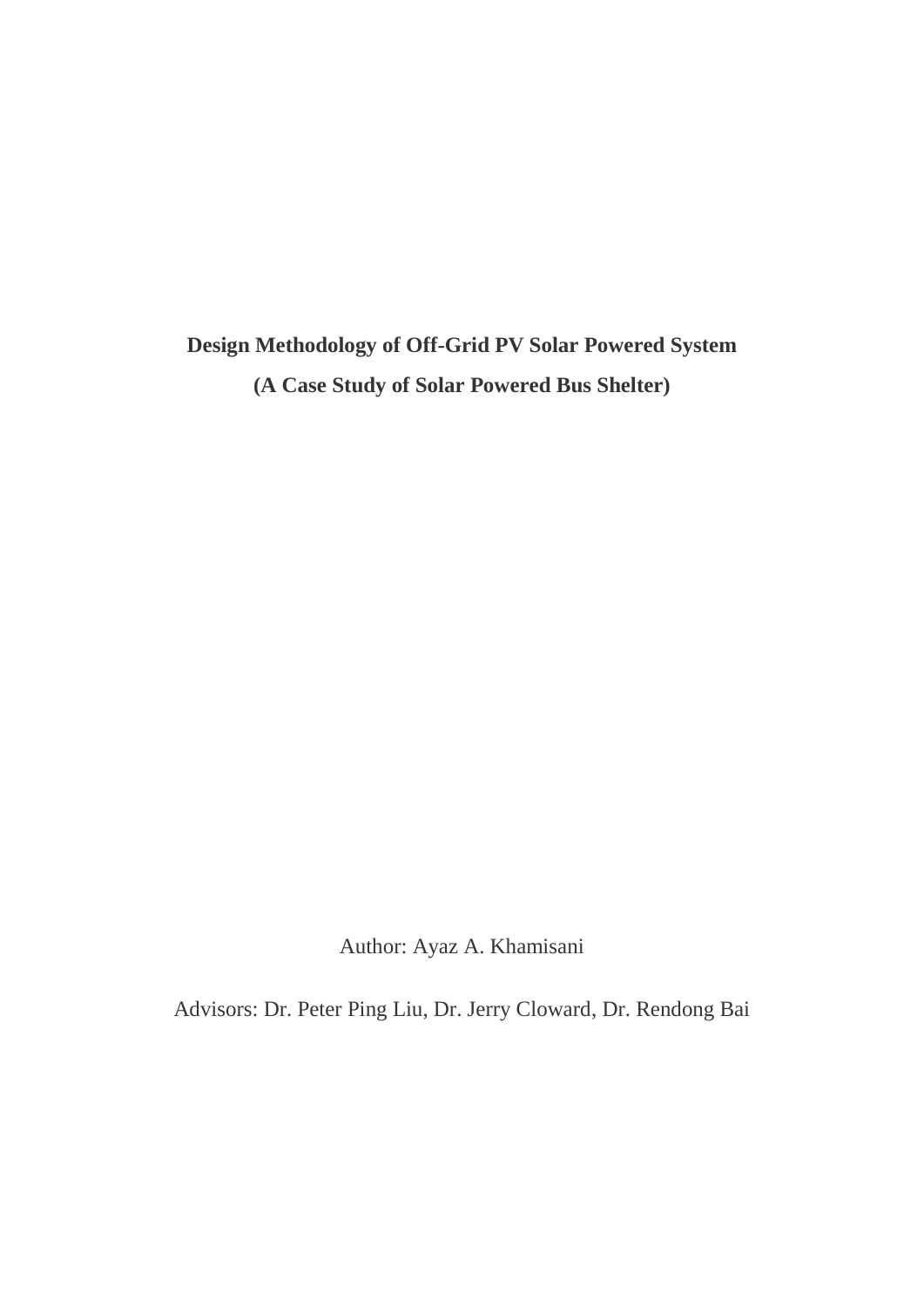# **Table of content**

| List of figures                                                                   | 03 |
|-----------------------------------------------------------------------------------|----|
| Abstract                                                                          | 04 |
| Introduction                                                                      | 05 |
| Photovoltaic Cells                                                                | 06 |
| <b>Working Principle of Solar Panels</b>                                          | 07 |
| Principle                                                                         | 07 |
| Types of PV Systems                                                               | 08 |
| <b>Standalone or Off-Grid Systems</b>                                             | 09 |
| Integrated or Grid-Tied System                                                    | 10 |
| Methodology of Designing an Off-Grid PV System                                    | 10 |
| Site assessment                                                                   | 11 |
| Shed analysis                                                                     | 11 |
| Sun Hour                                                                          | 11 |
| <b>Tilt Angle</b>                                                                 | 12 |
| <b>Energy Calculations</b>                                                        | 13 |
| Panel Sizing                                                                      | 13 |
| <b>Battery Sizing</b>                                                             | 14 |
| Invertor                                                                          | 14 |
| <b>Charge Controller</b>                                                          | 15 |
| Proposal to Convert 7 <sup>th</sup> Street Bus Stand into a Standalone PV System. | 16 |
| Site Assessment                                                                   | 17 |
| <b>Calculating Energy Usage</b>                                                   | 18 |
| Calculate Wattage of the Solar Panels                                             | 19 |
| <b>Battery Sizing</b>                                                             | 19 |
| <b>Invertor Sizing</b>                                                            | 20 |
| <b>Charge Controller Sizing</b>                                                   | 20 |
| Conclusion                                                                        | 20 |
| Reference                                                                         | 22 |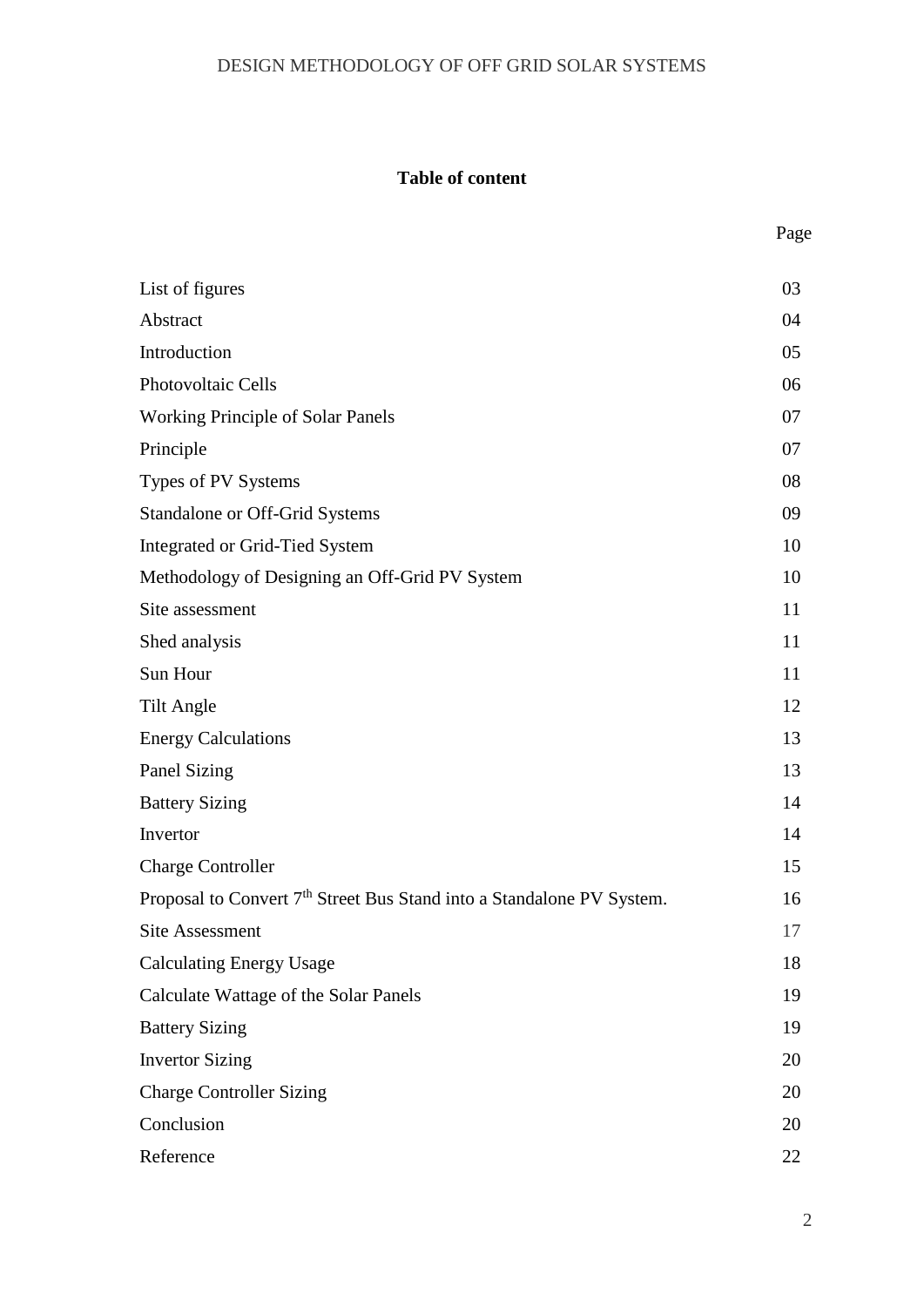| <b>List of figures</b><br>Page |  |                                               |    |  |  |  |
|--------------------------------|--|-----------------------------------------------|----|--|--|--|
|                                |  | 1. Figure 1 working of solar cell:            | 08 |  |  |  |
|                                |  | 2. Figure 2 Off-Grid solar PV system          | 09 |  |  |  |
|                                |  | 3. Figure 3 Grid-tied PV system               | 10 |  |  |  |
|                                |  | 4. Figure 4 Sun hours across US               | 12 |  |  |  |
|                                |  | 5. Figure 5 7th street existing bus shelter   | 17 |  |  |  |
|                                |  | 6. Figure 6 CAD representation of the shelter | 18 |  |  |  |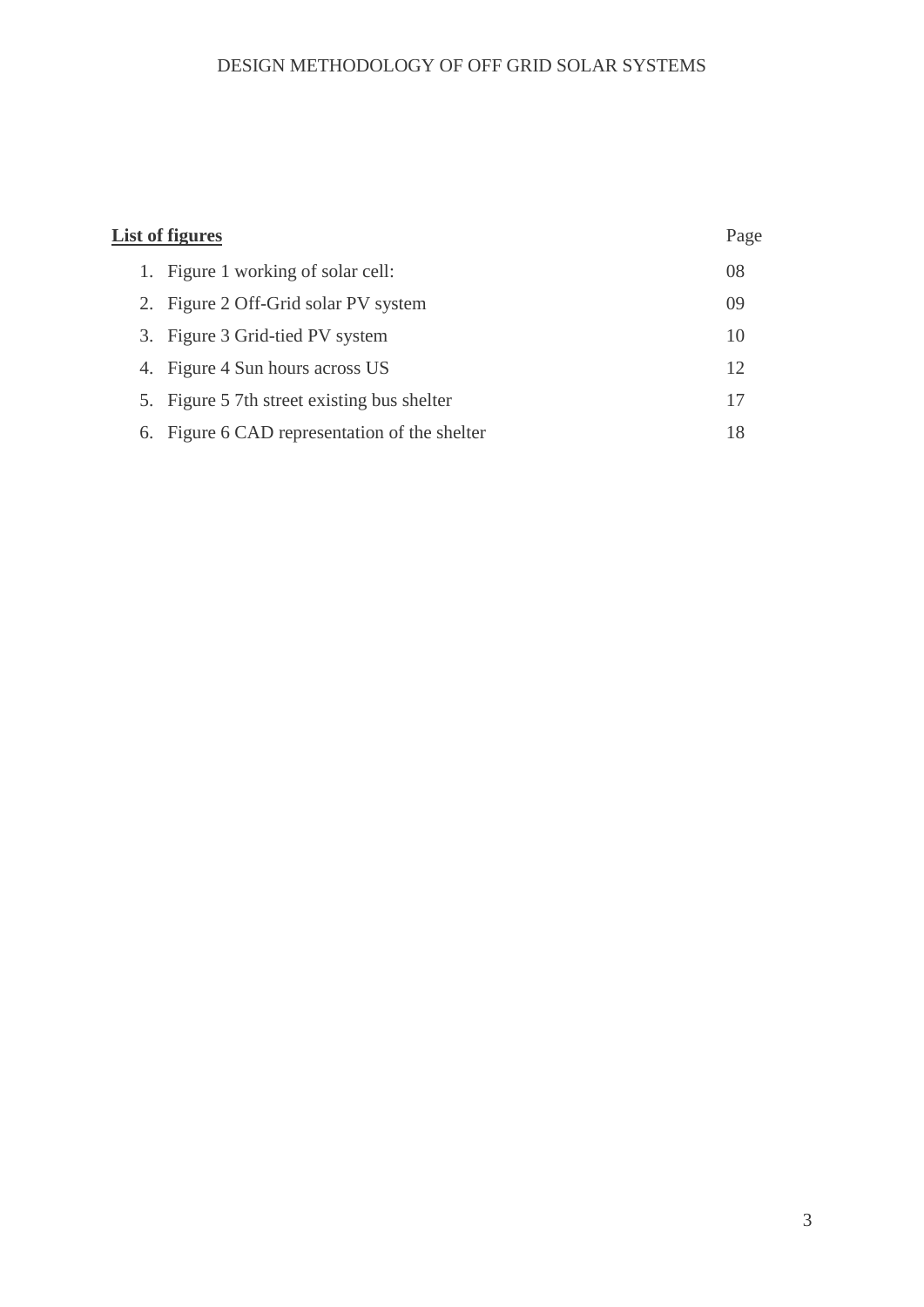## **Abstract**

Solar energy has incredible potential to power our daily lives. Researchers suggest that the amount of sunlight that strikes the Earth's surface in an hour and a half is enough to handle the entire world's energy consumption for a full year.

Solar power system is one of the best renewable energy technology which is not only cost effective but environment friendly as well. For my research, I have suggested methodologies that may be applicable to other off grid applications. I will be explaining design methodology using an example of an off-grid bus shelter. Off-grid or standalone systems can be defined as independent systems that are not connected to any electrical grid. These come in different sizes and are mostly used in location where there is little access to grid infrastructure.

The off-grid bus shelter project will completely depend on the solar energy i.e. solar photovoltaics will harvest electricity to supply the devices such as lighting LED, Wi-Fi router and advertising billboard. A battery backup would be used as a continuous power supply in case of the worst weather.

This paper will focus on how methodology of off grid systems/stand-alone systems can help to reduce the dependency of grid and allow us to live in self-sufficient manners without reliance on one or more public utilities. Further, a PV system will be designed for a bus shelter at EIU to demonstrate the concept.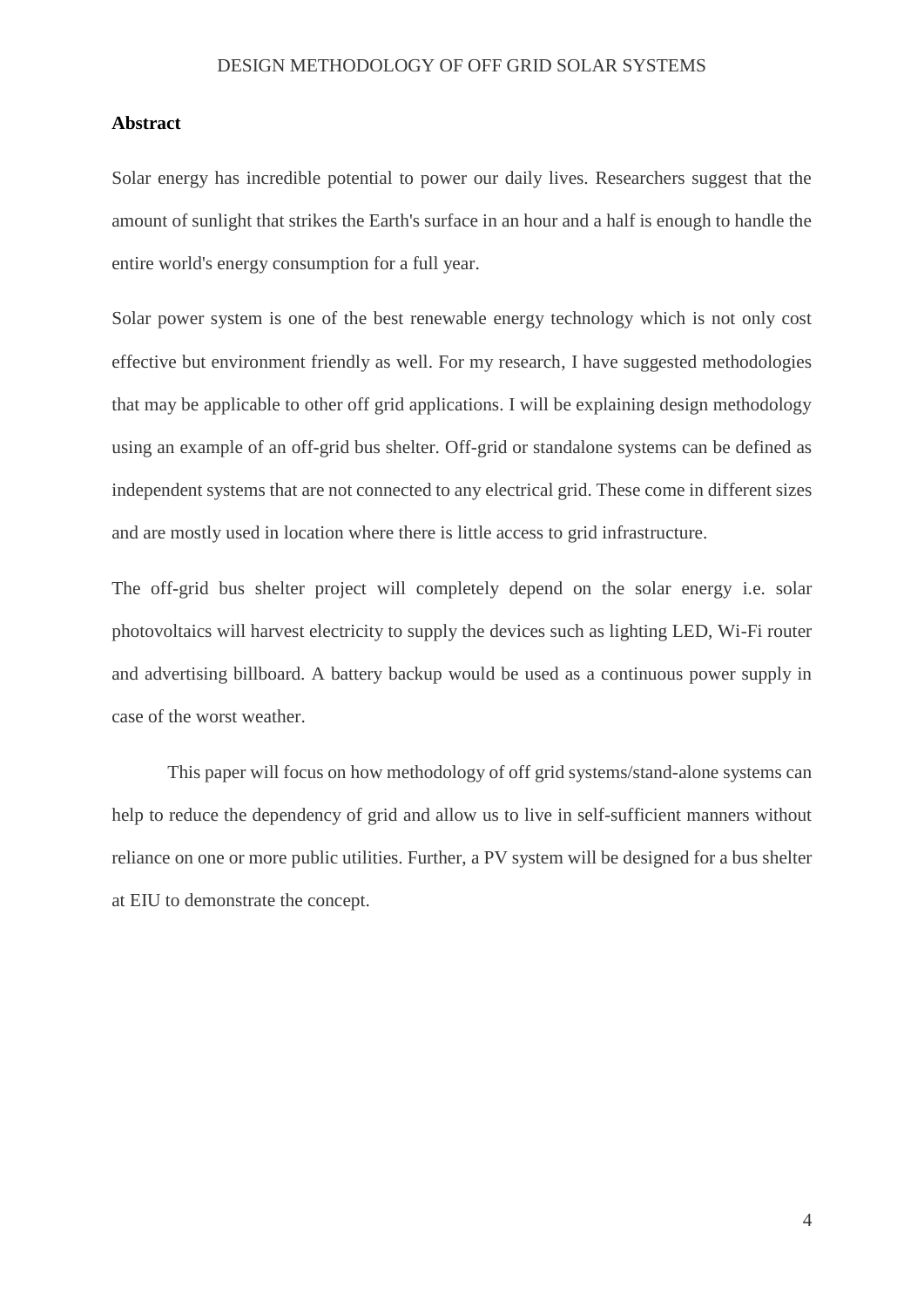#### **Introduction**

Energy is a necessity like food and water. Everything around us requires energy. Over the years there has been an increase in the earth's population which is directly proportional to the energy used as well. All the possible gadgets and equipment need some or the other kind of energy to function. With depleting fossil fuel reserves it becomes necessary to identify viable renewable energy resources that can decrease the dependency on fossil fuels.

Solar energy is the most abundant form of energy available to us. It is approximated that 10000 TW worth of solar energy is incident on earth's surface in a day (Bosshard, 2006). According to a report, the world energy consumption in 2015 was 17.4 TW altogether (Seger, 2016). There has been a minimal increase in the energy consumption every year, approximately 1-1.5% annual growth. The world's total energy consumption is expected to grow by 56% by the year 2040 (U.S Energy Information Administration, 2013). Comparing current consumption, projected growth in two decades, and the amount of solar radiation received in an hour we can just imagine the potential solar energy holds. The total energy consumed is not small fraction of what we receive in an hour.

Despite this energy potential available to us the current utilization of solar energy is less than 5% globally. There are countries that are taking initiatives to switch from using fossil fuels to solar applications. These countries form a pool called the G-20 countries which have taken the global leadership to adopt renewable resources of energy. Germany is one of the G-20 countries that has switched its energy needs to approximately 38% to solar, and aims to go completely stop its dependency on nuclear and replace it with solar by the year 2050 (Richardson, 2017). Similarly, most of the countries have abundant solar potential and can take a lesson from Germany.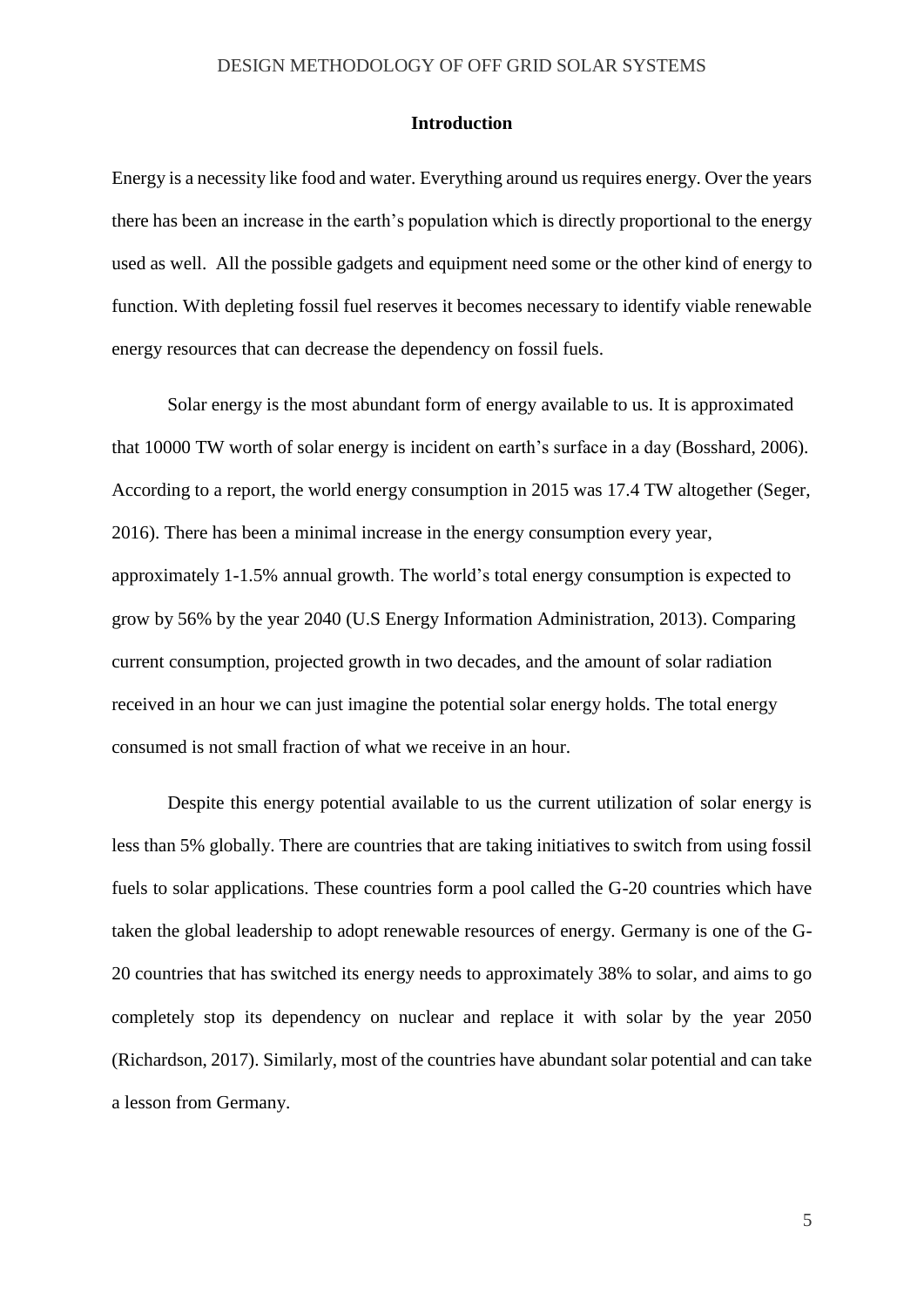Apart from harvesting the resource and decreasing the dependency on fossil fuel because they are limited, one must understand the consequences of using fossil fuels. Burning of fossil fuels for energy has an adverse effect on the environment. It releases CO₂ into the atmosphere which is responsible for the greenhouse effect. Further, it also causes the ozone layer to be depleted. These mentioned phenomena can cause several events to occur such as; acid rain, air pollution, land pollution because of excavating operations, etc.

A 4 KW solar panel used in homes for 25 years can offset 199,697 lbs of CO₂, is equivalent to planting, and is equal to 208,166 (RGS- Rethink your roof, n.d.). It is fascinating that how much just one home can make an impact in the environment by using Solar panels. One could imagine, what would be the benefit of using this technology on larger scale.

# **Photovoltaic Cells**

In the 18th century, Swiss physicists assembled a warm trap, which was a small-scale greenhouse. He developed a hot box, by a glass box in another larger glass box, a total of up to five boxes. When they are proposed to coordinate the sun illumination, the temperature in the deepest box can be raised to 108 degrees Celsius; warm enough to soak water and cook food. These crates can be considered the world's first solar collection. In the late 1950, some organizations and research facilities began to create a silicon based solar cell that considers the goal of controlling Earth-orbiting satellites. These include RCA, Hoffman Electronics, and in addition, the U.S. Army Alert Corps (Desideri, Zapparelli, & Garroni, 2013).

A solar cell, or photovoltaic cell, is an electrical device that converts the energy of photons that are incident on it to electrical energy, which is a natural and synthetic marvel. A separate cell unit can be connected to a frame module, also known as a solar panel. Different solar cells in a unified set, all arranged in the plane represents a solar photovoltaic board or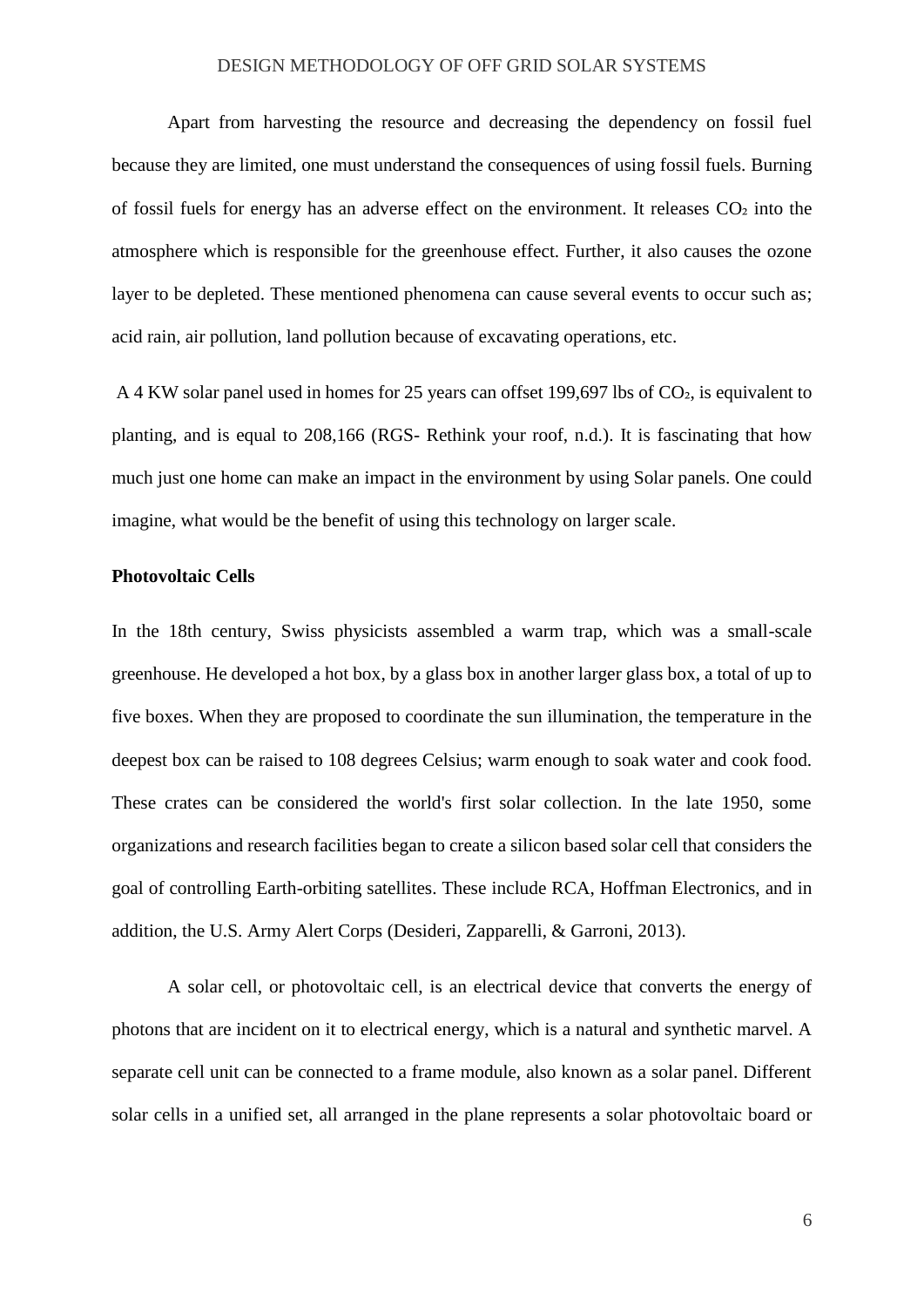module. PV modules usually have a glass in front of the panel, allowing light to pass through, while ensuring that the semiconductor plate is protected inside the case.

Solar cells are usually associated, and arranged in series or parallel module, depending upon the requirement of the customer. The parallel interface unit gets higher current; however, the problem, for example, that shadow effects can turn off weaker (less bright) parallel strings (different permutations of cells) can cause great unpleasant effects and may cause damage because of their enlightened complicity and the reversal of dark cell tendencies. A series of stacked units are usually autonomous and not parallel, but starting from 2014, each module provides a singular power box on a regular basis and connects in parallel.

# **Working Principle of Solar Panels**

In the previous discussion it has been established that there is abundance of solar energy available to be harvested. A brief discussion of what PV cells is also being covered. It is necessary that we understand how these cells generate electricity so that we can design systems that can be in tandem with these basic concepts. The following discussion will explain how the cells generate electricity.

**Principle:** Sun is a powerhouse of energy and this energy moves around in the form of electromagnetic radiations. These radiations are of several types such as light, radio waves, etc. depending upon the wavelength of the radiations emitted. A very less percentage of sun's radiations reach the earth's atmosphere in the form of visible light. Solar cells use this visible light to make electrons. Different wavelength of light is used by different solar cells.

Solar cells are made up of semiconductor materials, such as silicon, which is used to produce electricity. The electricity is conducted as a stream of tiny particles called electrons and the stream is called electric current. Two main types of electric currents are; DC (direct current) in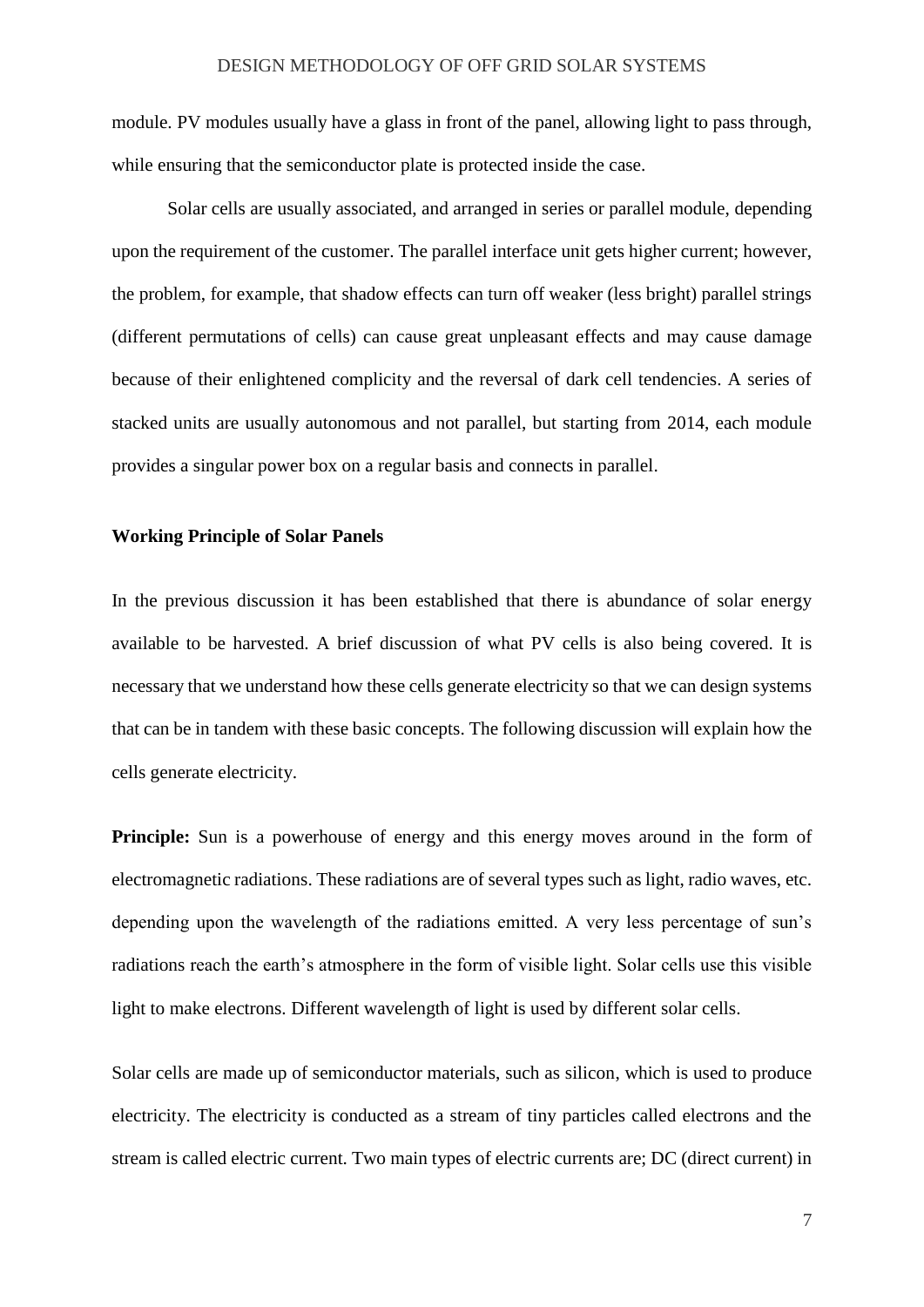which the flow of current is in the same direction while in AC (Alternating current) it may reverse the direction of current. A typical solar cell has two layers of silicon, which is n-type at the top and p-type at the bottom. When sunlight strikes the solar cell, the electrons are absorbed by silicon, they flow between n and p-layers to produce electric current and the current leaves the cell through the metal contact. The electricity generated is of AC type.



*Figure 1 working of solar cell*

### **Types of PV Systems**

With growing demand for PV systems, the utilities provided an option for the consumers to connect their systems to the grid. This step introduced a new term called "Net Metering." Net metering allows the consumers to send back the electricity they generate from their PV systems to the grid. This is possible because of the grid-tied connection enabled by the utility. Similarly, we also have systems that are independent and do not require themselves to be connected to the grid such systems are called off-grid systems or standalone systems. Both the systems have been explained in detail below: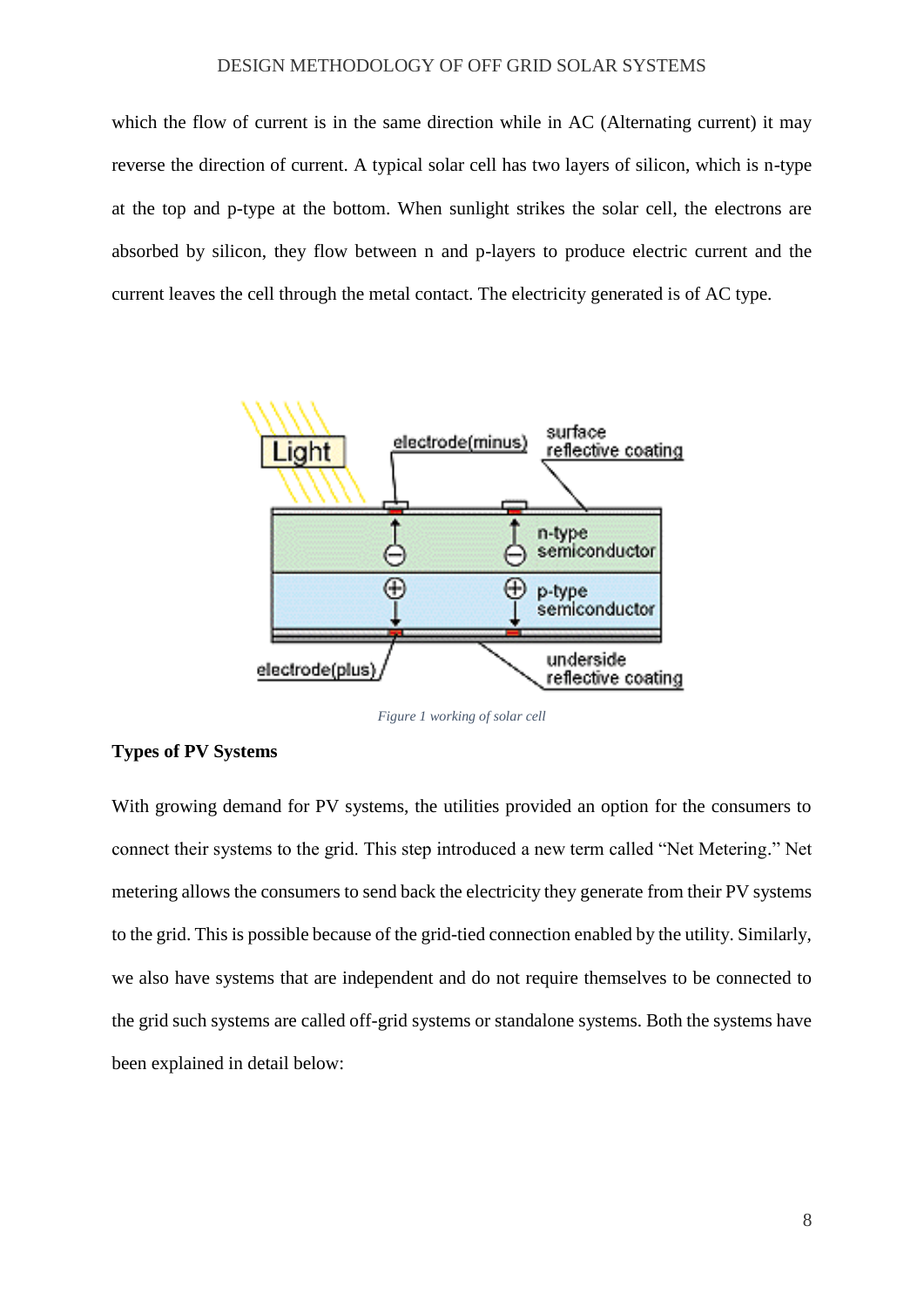#### **1. Standalone or Off-Grid Systems**

The off-grid system term states the system not relating to the gird facility. Primarily, the system which is not connected to the main electrical grid is term as off-grid PV system (Weis, 2013). Off-grid system also called standalone system or mini grid which can generate the power and run the appliances by itself. Off-grid systems are suitable for the electrification of small community. Off-grid electrification system is viable for the remote areas in the countries where they do have little or no access to the electricity because of the distinct living and spread population in the vast area. The off-grid system refers to the support that would be adequate for a living without depending on the grid or other system. Electrical energy in the off-gird system produced through the Solar photovoltaic panels needs to be stored or saved because requirement from the load can be different from the solar panel output, battery bank is also used for the purpose generally.



#### *Figure 2. Off-Grid solar PV system*

This project is considering the viability of having an off-grid PV system which can be used to power a bus shelter. This concept can also be utilized on a larger scale to support all types of homes which are in remote areas and where the cost of connecting cables and other infrastructure of electricity to the house is expensive.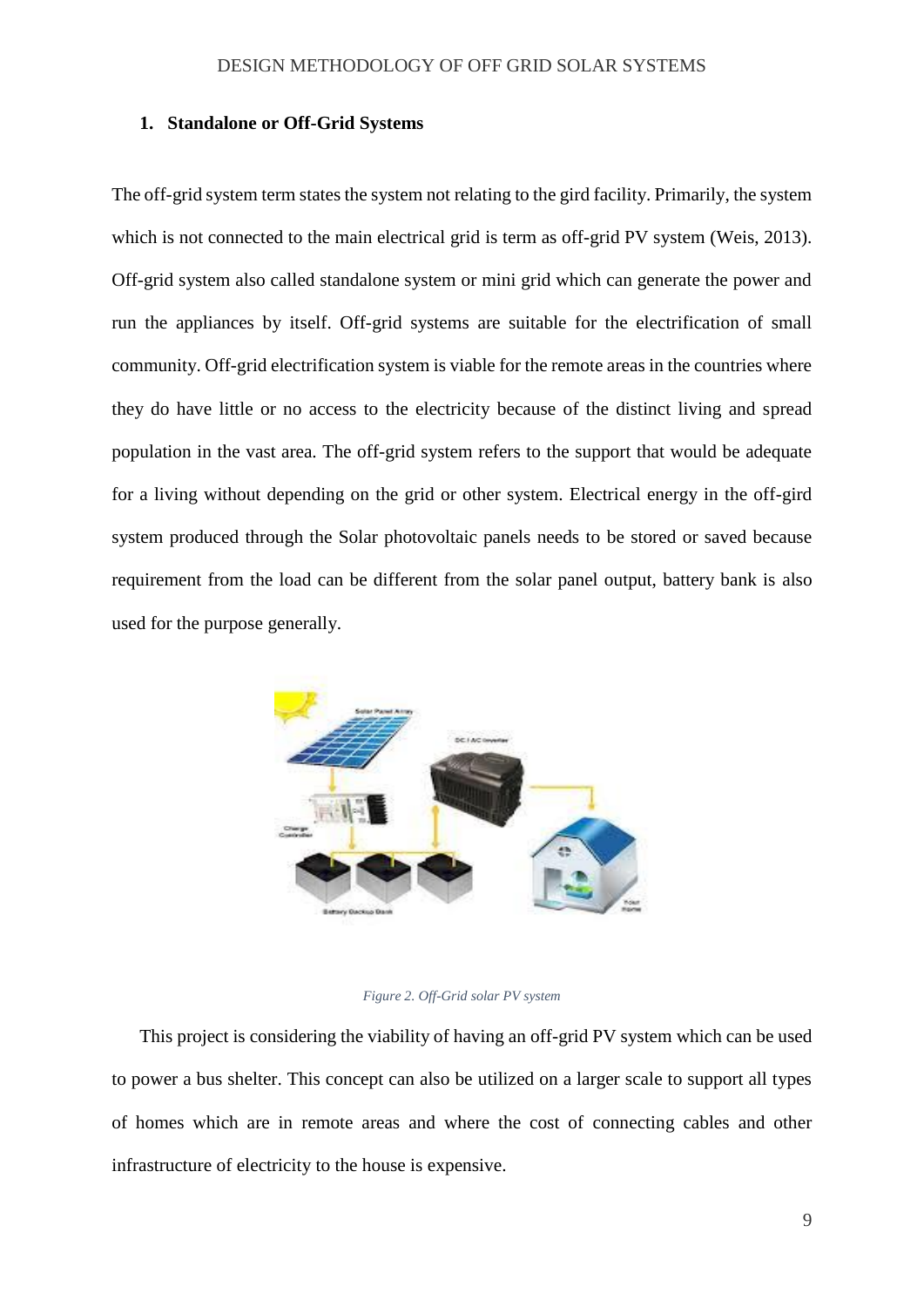# **2. Integrated or Grid-Tied System**

Grid connected photovoltaic power system is an electricity generating system which is linked to the utility gird (energy.gov, n.d.). This photovoltaic system contains solar panel, inverter and the equipment to provide connection to the grid. Grid connected systems are feasible for various setup such as residential. Commercial and larger scale grid tied system different than the off grid solar power systems. Usually grid connected system does not need battery backup, because when system generate the energy more than the load it will automatically transfer to the linked utility gird.



*Figure 3. Grid-tied PV system*

In the residential setups grid connected rooftop systems usually having the capability of 10 kilowatts which could be enough to meet the house requirements, and the excess would feed the grid which can be used by other consumers connected to the grid. The feedback or excess power transfer system works through a meter to track the transferred power. In some instances, PV system wattage could be less than the normal consumption due to several different factors and in this scenario, consumer will utilize the grid energy.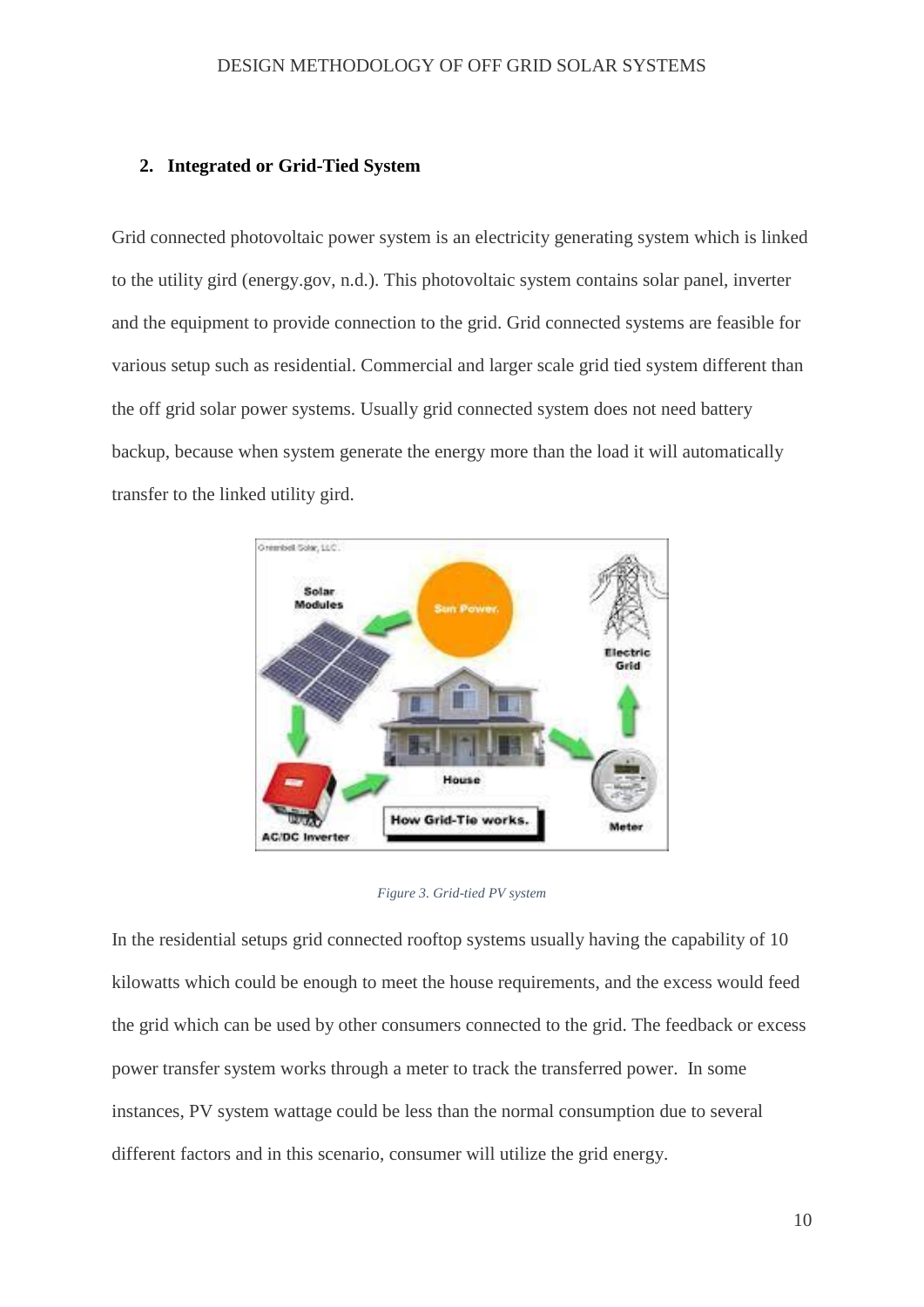# **Methodology of Designing an Off-Grid PV System**

## **Site assessment**

In the introduction of solar photovoltaic (PV) clusters for private, commercial, or agricultural operations; a crucial idea is to determine the merits of the site (Franklin, 2017). Identifying the place and position of the panels is a crucial step in designing a PV system as the later components will be streamlined to this step. A few concepts and tips one must keep in mind while performing the site assessment are:

1. Shade Analysis: Shading can be a problem for the solar panels as they decrease the maximum power that can be generated. Several factors contribute to this issue, the most common cause of shade on a solar panel are; 1) Shade from neighboring trees and buildings in vicinity, 2) typical cloudy weather, and 3) shade from adjacent solar panels (Solar Choice, 2016).

While designing a solar PV system one must investigate these factors thoroughly so that maximum output can be obtained. One of the tools most commonly used is solar pathfinder which gives the direction of the sun through out the year and how much any specific area will receive sunlight throughout the year (Solar Pathfinder, n.d.). Apart from having this tool, it is important that the site assessment is done properly to locate the best site keeping in mind all the aspects.

2. Sun hours: Sun hours are important to know how much radiance will be required to generate the needed output wattage. This parameter gives us the knowledge of number of hours an area will receive maximum sunlight (Franklin, 2017). With advances in technology we have this data available online and anyone can use it. We have studied the data from NREL and NASA but for our project we will be using data given by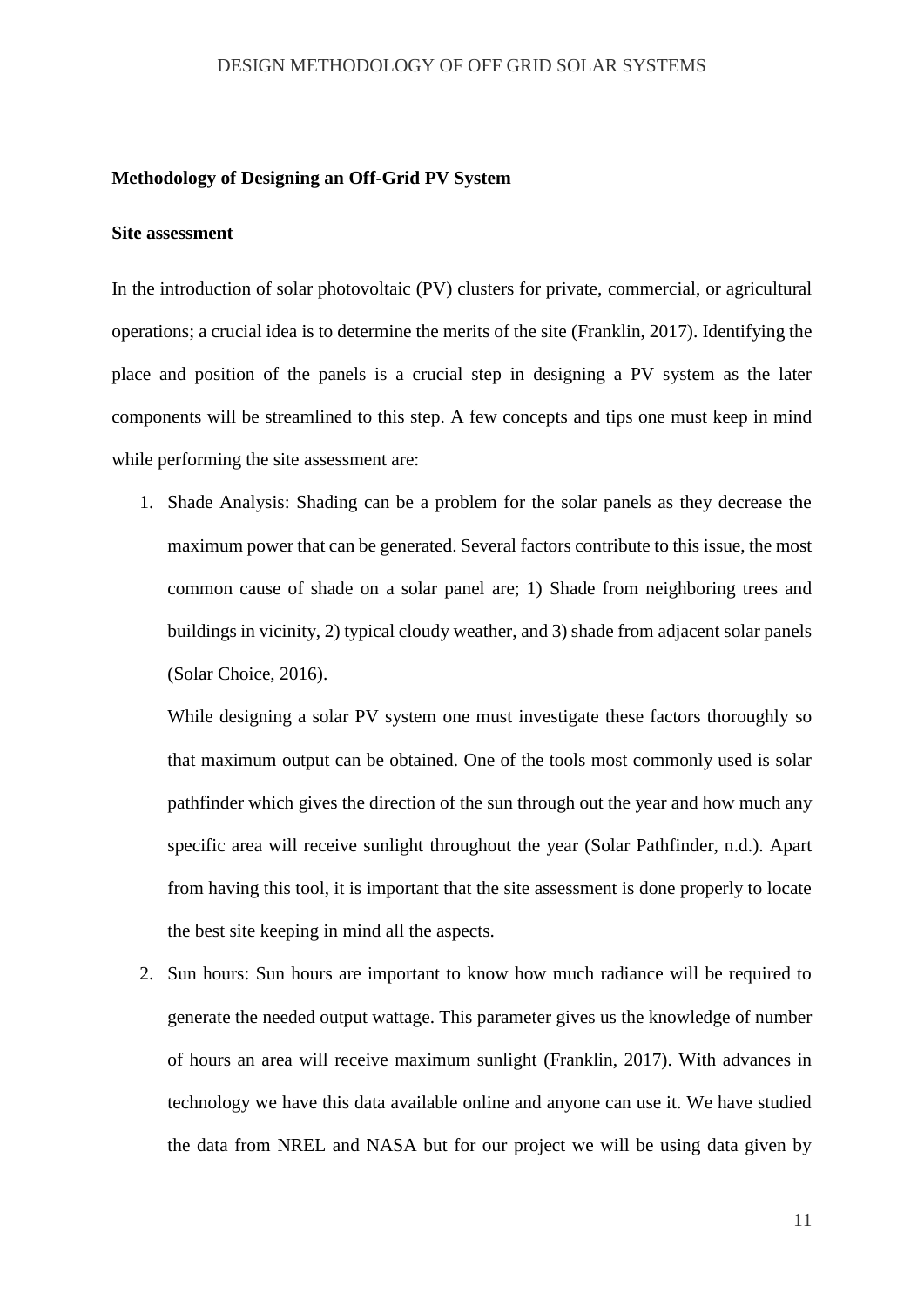NREL as it is giving information of the Sun hours to a closer proximity to Charleston. The following chart gives the required information of the Sun hours depending on different zones classified by NREL.



#### *Figure 4 Sun hours across U.S*

3. Tilt angle: Tilt angle is the setting of the panels one needs to have to get the maximum radiance. Ideally the tilt angle is the latitude of the geographic location. It is suggested to have an adjustable panel frames as the sun hours keep changing with respect to the tilt in winters and summers. Hence for any area a specific tilt angle is calculated to get the maximum radiance through out the year for a fixed panel. Also, it is advised to have the panels facing the south to get the maximum afternoon sun. A couple of devices are used in the process of finding the tilt angle and the radiance that will fall upon panel at that tilt angle are inclinometer and pyranometer, respectively.

An inclinometer is kept on the panel and the degrees are read to find the latitude of the area as it is perpendicular to the Sun's radiations when it is at its highest point in the sky. Pyranometer measures the solar irradiance that will fall at a given tilt angle. It measures solar irradiance in Watts per meter Sq. (W/m^2) (Franklin, 2017).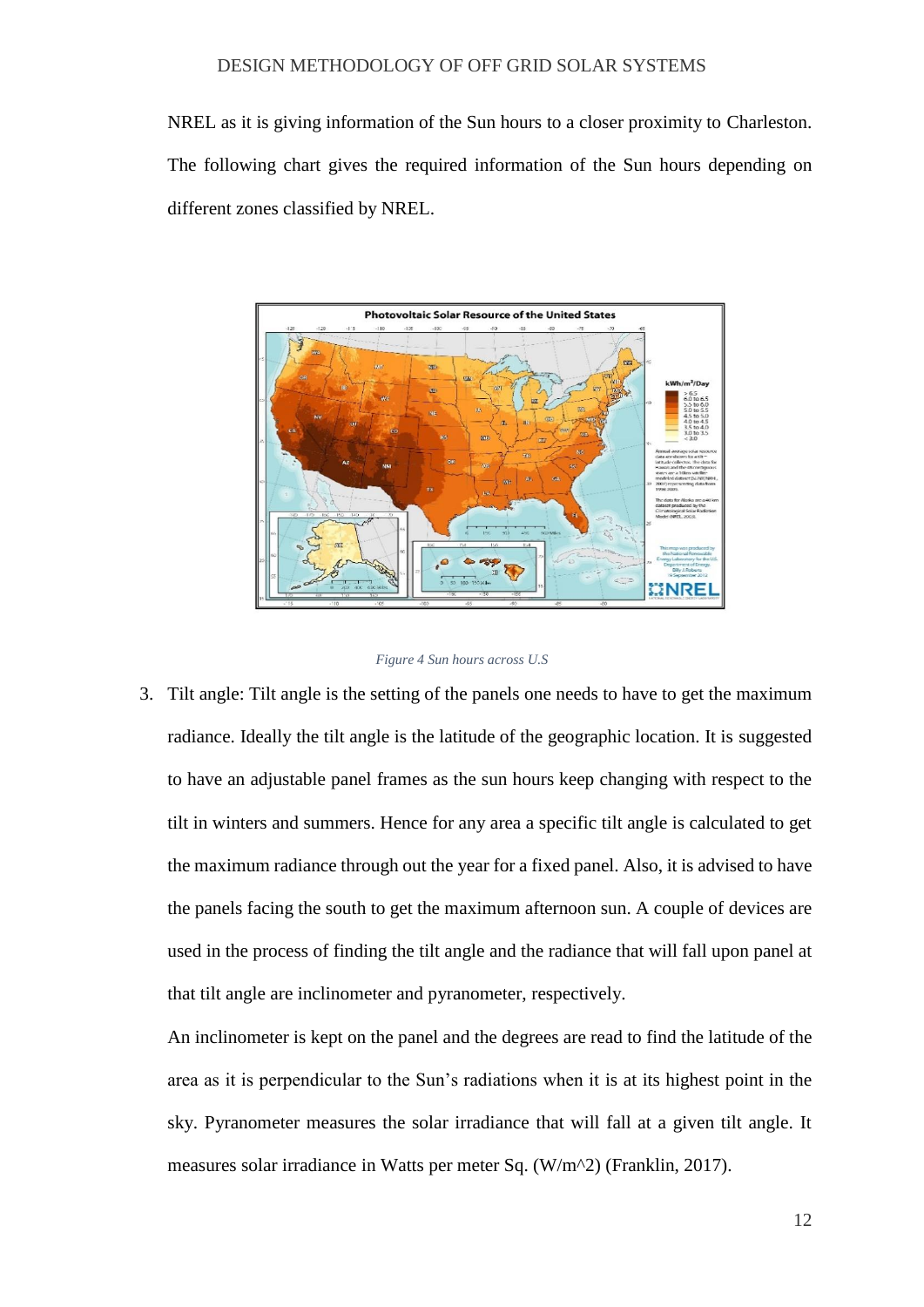#### **Energy Calculations**

The consensus is to add wattage of the equipment that are going to be powered using the PV system. Alternatively, for this task we can use baseload calculators that are available on the internet. We have used one such tool to calculate the baseload of our project, the following link will direct to the website which has the calculator (Wholesale solar, n.d.)

Every device has fixed power consumption that can be found on its name plate details. This data from all the devices that are going to be used should be retrieved. The website mentioned above provides a table where this information needs to be entered. Other data that needs to be entered is number of each appliance that are going to be used and number of hours the appliance is supposed to remain ON. Up on filling the required data the website generates a table that give the total Watt-hours that are going to be used i.e. the total energy consumed or the wattage of the PV system.

Another point one must pay attention to is the system voltage. It is required that the system level chosen before we further probe into designing. Subsequent equipment designing would be based on the system voltage level.

#### **Panel Sizing**

Once the total load to be energized using the PV system is calculated we must find out what area of solar panels would be required to generate that much amount of power. It is an inherent property of any panel to have internal losses. This factor should be kept in mind.

As in the energy calculation we have already found the total watt-hours, for finding the wattage of panels that would be required we need to divide the total watt-hours with peak sun hours (Pelamis wave power, n.d.).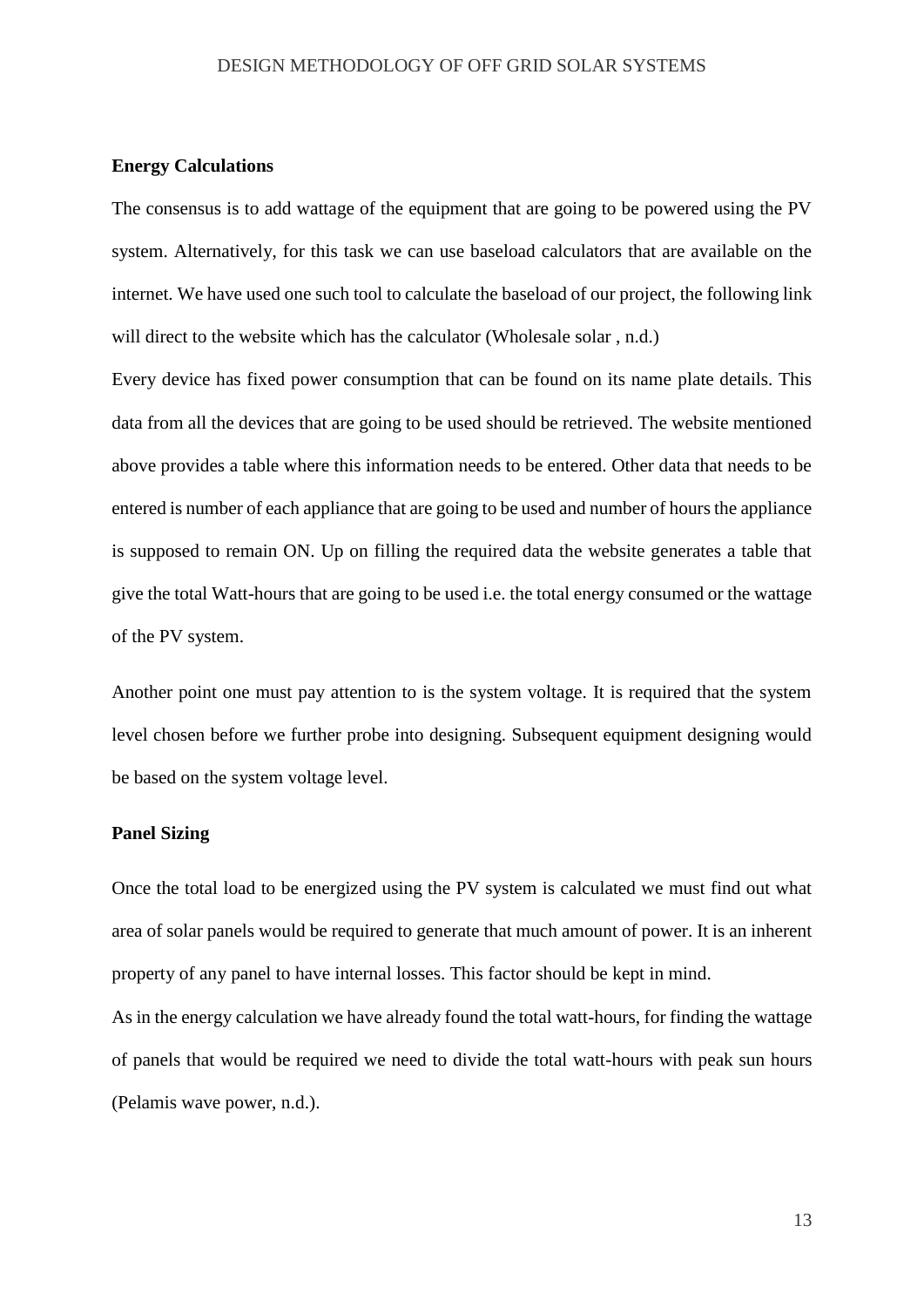Another useful tool that can be used is PV WATTS that helps use to calculate panel sizing just by putting the parameters such as energy consumption, tilt angle, and Sun hour. We have used this same website to calculate the solar panels. (NREL, n.d.)

The website also enables the user to get the size of the panels that would be required to generate the required wattage.

# **Battery Sizing**

PV battery system assesses various strategies from a financial perspective. The valuable existence of the battery is limited to 5,000 cycles or in the planned living time of 20 years. The maintenance of photovoltaic and rechargeable annual activities and expenditure systems is set at 1.5% per the speculative cost. Assume that the cost system for the battery and PV is comparable to their size. Following is a formula that will enable to calculate what size of battery they should have. (Leonics, n.d.)

Battery Capacity  $(Ah)$  = Total Watt-hours per day used by appliances x Days of autonomy (0.85 x 0.6 x nominal battery voltage)

## **Inverter**

Inverter deals with following main tasks of energy: (ALTE store, n.d.)

- Convert DC from PV module to AC
- Ensure that the cycle of alternating current cycles is 60 cycles
- Reduce voltage variations
- Ensure that the condition of the AC waveform is suitable for the application

Most system-connected inverters can be introduced externally, and most of the off-grid inverters are not weather-resistant. There are basically two types of grid intelligent Inverters: Those designed for batteries and those designed for systems without battery-connected inverter systems and give excellent void-quality strength. For matrix associations, the inverter should have a "useful-interactive" typeface, which is printed specifically for the publication name.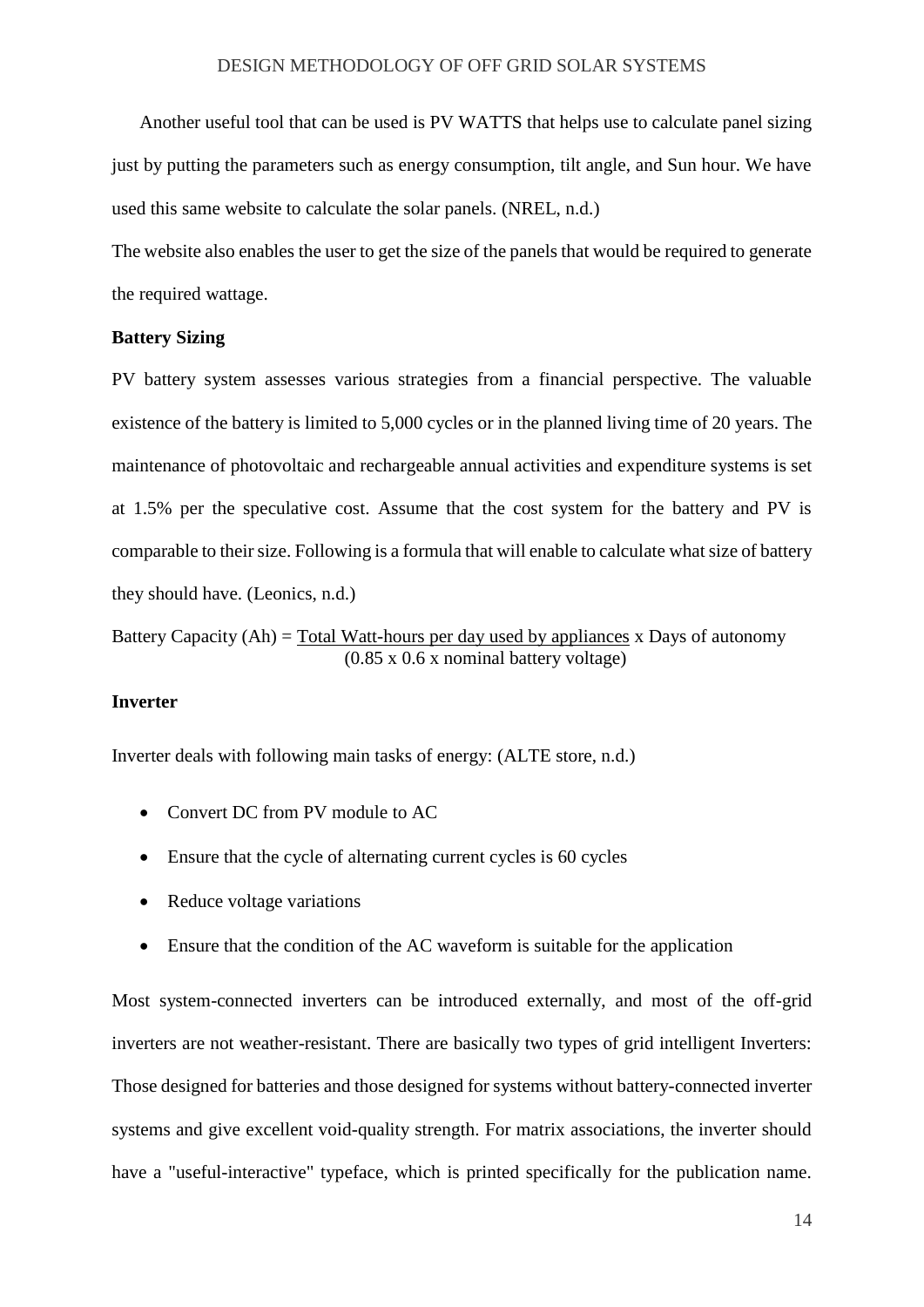Grid-connected systems measure the power of extracting PV clusters rather than a bunch of prerequisite buildings. It asserts that what each power supply needs are what the matrix-related PV system can give naturally is drawn from the net.

Invertors used for solar PV systems are usually based upon the total wattage of the solar panels, as the invertor will be continuously converting the power generated. The second consideration one must investigate, is the voltage level of the system. For example, if the system is designed to generate 2000 Watts at a voltage level of 12 V then the invertor selected should be rated 12V, 2000 Watts (Alternative Energy, n.d.).

### **Charge Controller**

The charge controller, sometimes referred to as a photovoltaic controller or charger, is only necessary for the system which involves a battery (Wholesale Solar, n.d.). The main capacity of the charge controller is to counteract the battery spoofing. The basic function of charge controller is to monitor charging and discharging of the battery. It prevents the battery from being completely charged or discharged. This is important because over charging can lead to destruction of the battery and under charging decreases the battery life. Another important reason to use a charge controller is to prevent a reverse current flowing from battery to the system.

There are two types of controllers that are widely available in the market; 1) Pulse width Modulation (PWM), 2) Maximum Power Point Tracking (MPPT) (Northern Arizon Wind and Sun, n.d.)

1. Pulse width modulation: A pulse width modulation charge controller is set match the input power of the battery irrespective of the power generated by the panels. There is an inherent loss in power observed in this type of charger.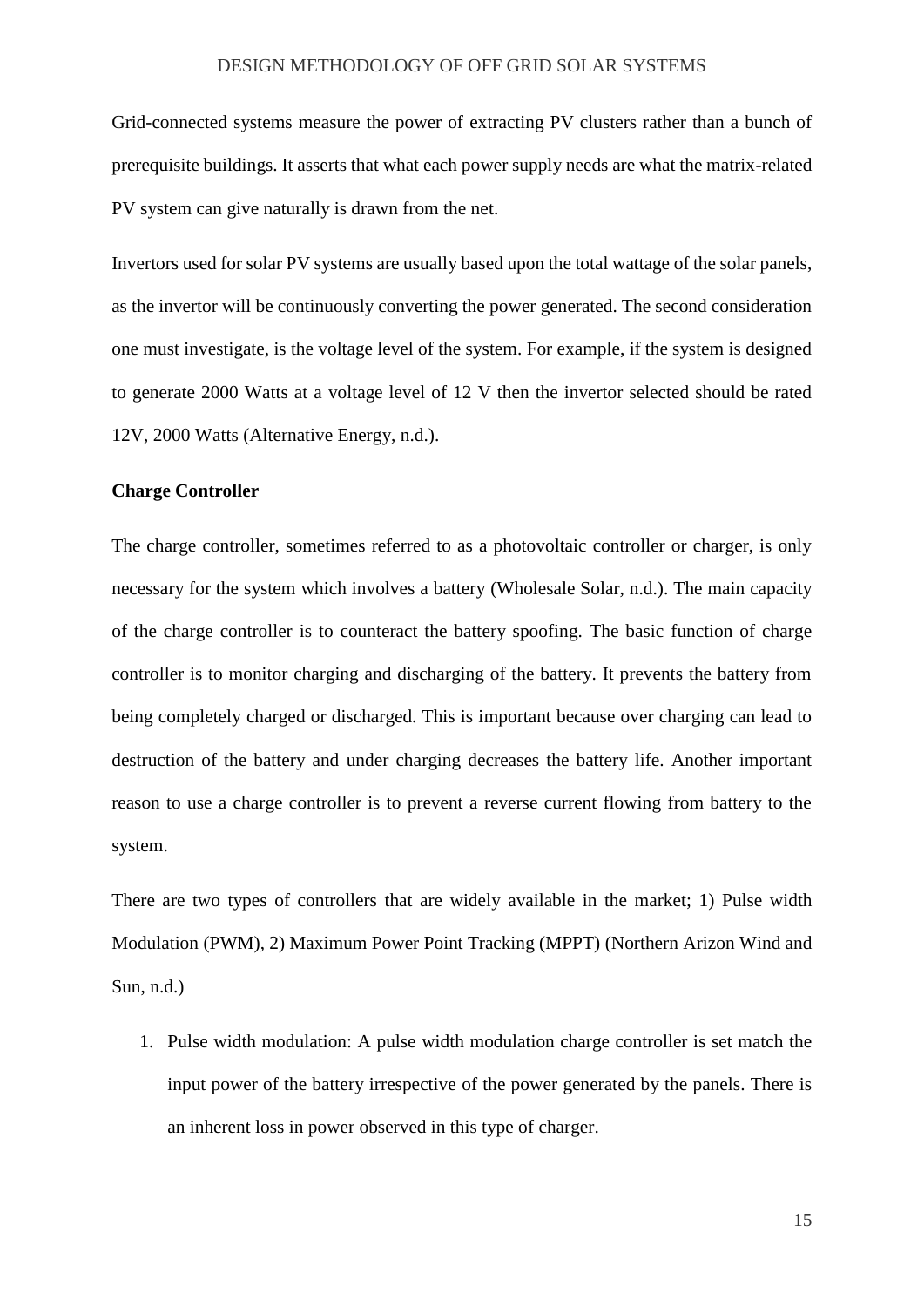2. Maximum Power Point Tracking (MPPT): This type of charger helps to get the optimum charging power for any given point of time and offers better efficiency that PWM.

Though the MPPT charge controllers enable you to have better efficiencies and provides more power than compared to PWM for similar condition, the main cause of not opting for MPPT is price of it (Solar Guy, 2016). MPPT charge controllers are more expensive than PWM controllers. Keeping this parameter in mind, this project will be using a PWM charge controller for realizing the concept. To select the size of charge controller one must know the voltage level of the system and the maximum operating current. It is a usual practice to over size the controller for safety reasons.

# **Proposal to Convert 7th Street Bus Stand into a Standalone PV System**

Bus shelters are common in every structure one can find in urban and sub-urban settings and most of them are tied to the grid to provide electricity. But most of the rural and sub-urban areas do not have this facility of having their bus shelters electrified through grid. In such place we could use the off-grid or standalone PV system which can function without the grids assistance.

Eastern Illinois University has always been a leader in embracing new technologies that promotes betterment of the environment and its students. Panther shuttle bus-stops across the campus serve hundreds of the students on a day-to-day basis. Currently, all the bus stops on the campus are not connected with the existing electrical grid. Hence, taking an initiative to serve the students an also realizing a proof of concept for standalone systems the following PV system has been designed.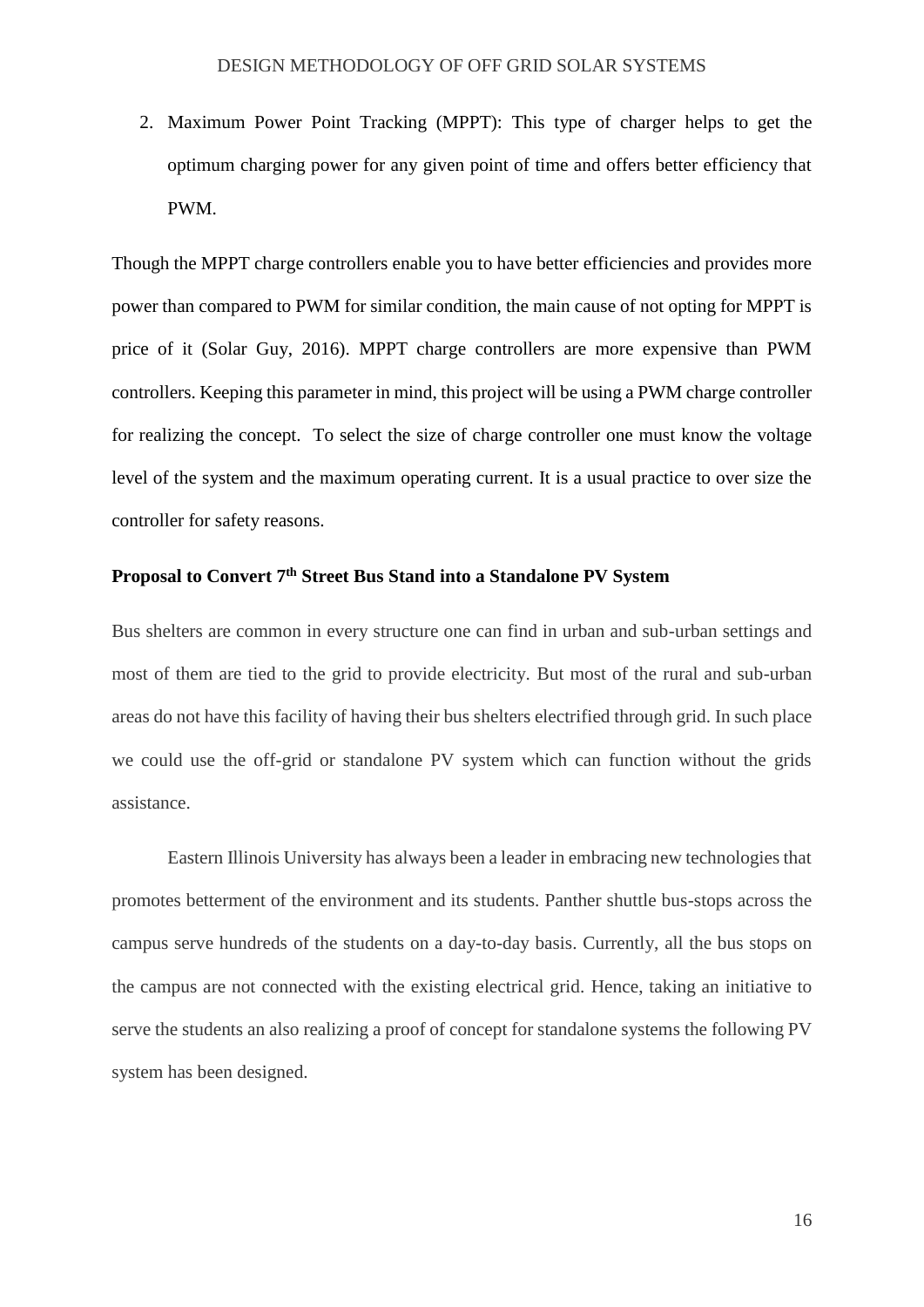# **Site Assessment**

First step in designing an off-grid bus shelter would be find a location to install the panels. Some factors that were taking into consideration while making a choice between various options. More emphasis was given to the most used bus shelters, few of the bus shelters were filtered out considered how often they were used. Secondly, a bus shelter with few surrounding structures was a priority to avoid shading problem. For these reasons, 7<sup>th</sup> street bus shelter was chosen.



#### *Figure 5. 7th street bus shelter*

In the above picture, it is visible that the roof of the shelter in shape of dome which will have to be replaced to mount the panels on top. The next picture is of an AutoCAD drawing which shows the dimensions of the shelter.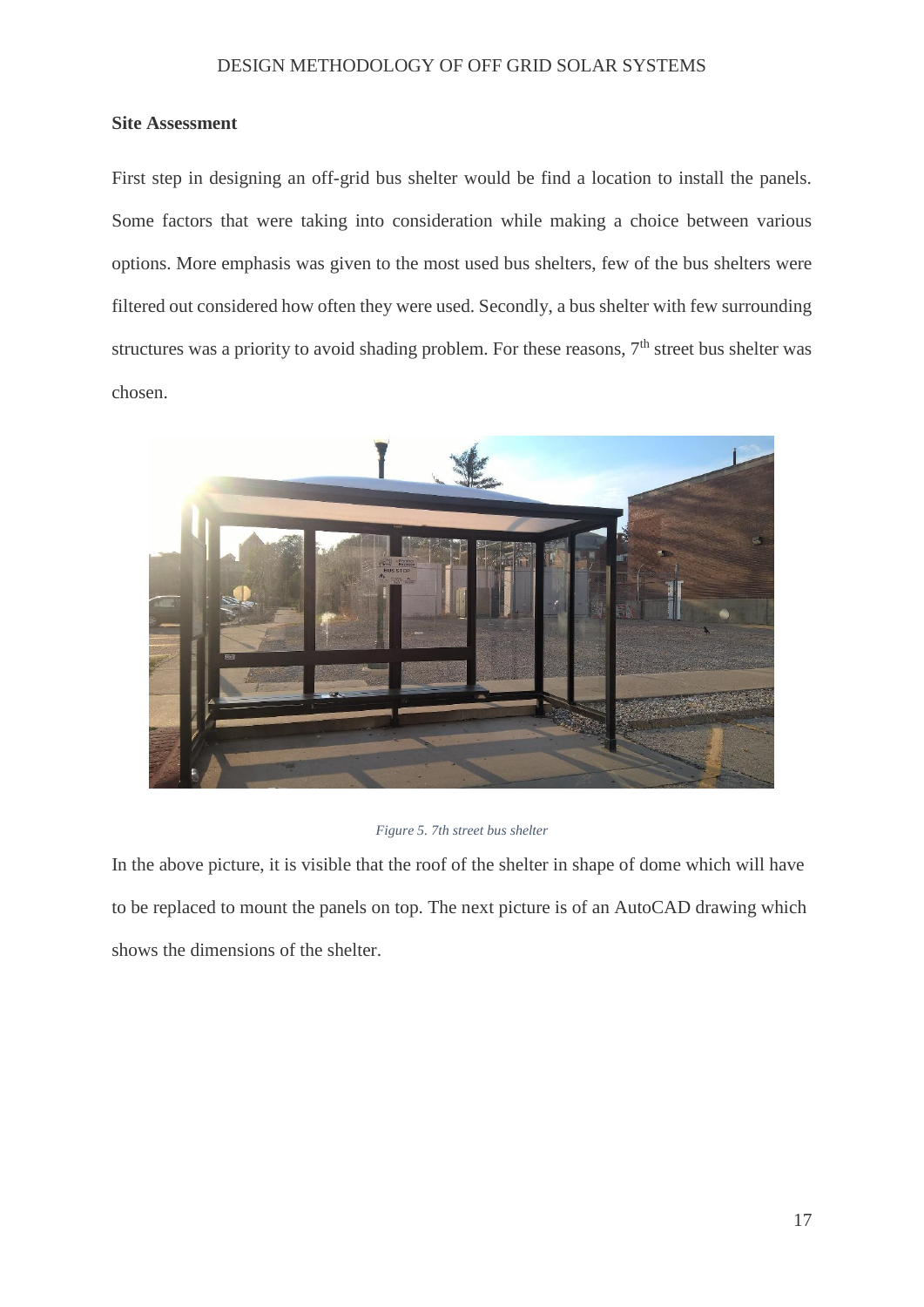

NOTE: ALL DIMENSIONS ARE IN METERS

*Figure 6 CAD representation of the shelter*

# **Calculating Energy Usage**

| Appliance                | Appliance    | Quantity       | Watts               | Operation    | Watts     |  |  |
|--------------------------|--------------|----------------|---------------------|--------------|-----------|--|--|
|                          | categories   |                | $(V^*A)$ Multi* 1.5 | Hours/day    | Hours/day |  |  |
|                          |              |                | for AC              | "from table" |           |  |  |
| LED Lights               | Night use    | $\overline{2}$ | 3                   | 14           | 80        |  |  |
| <b>High Flux LED</b>     | Night use    | 6              | 18                  | 14           | 1008      |  |  |
| Cell phone charger       | 24 Hours use | 2              | 5                   | 15           | 150       |  |  |
| WI-FI router             | 24 Hours use | $\mathbf{1}$   | 20                  | 24           | 480       |  |  |
| Solar<br>charger         | 24 Hours use | $\mathbf{1}$   | $\mathbf{1}$        | 24           | 24        |  |  |
| controller               |              |                |                     |              |           |  |  |
| Sensor                   | 24 Hours use | $\mathbf{1}$   | $\mathbf{1}$        | 24           | 24        |  |  |
| Total Watt Hours per day |              |                |                     |              |           |  |  |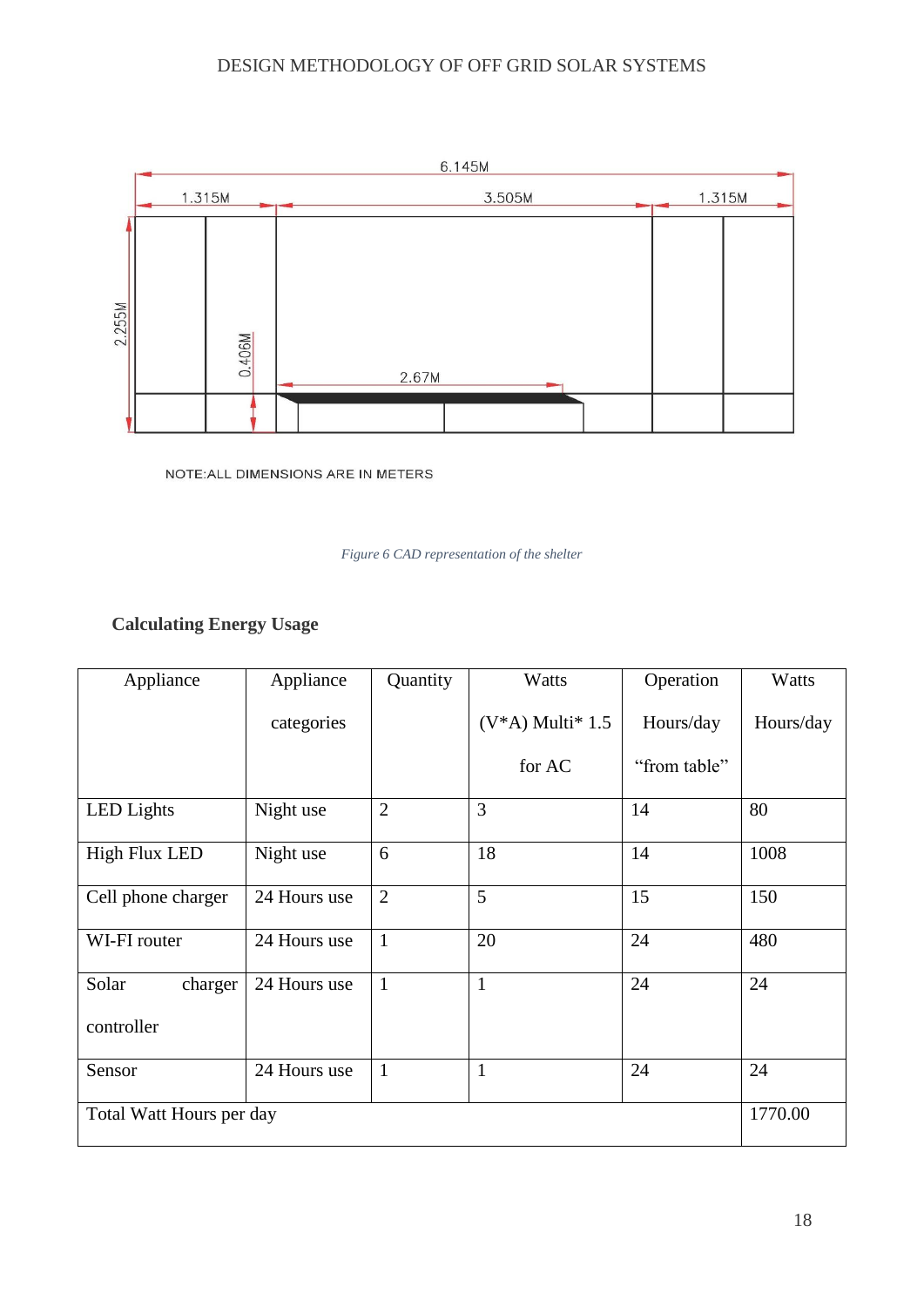# $1770Wh/day \div 3$  sun hours/day = 590W

 $590.W \div 0.8$  (system losses) =737.5W

Wh =  $737.5W$  x 30 days Wh =  $22,125$  Watt-hours (22.125 kWh/month)

The project will be dealing with lower voltage devices hence a 12V system is chosen.

# **Calculate Wattage of the Solar Panels**

 $1770Wh/day \div 3$  sun hours/day = 590W

 $590W \div 0.8$  (system losses) =737.5W

737.5/250 = 2.95(3 Solar panels 250watts)

For the project we would be using 3 panels of 250 Watts each.

# **Battery Sizing**

Battery Capacity  $(Ah)$  = Total Watt-hours per day used by appliances x Days of autonomy (0.85 x 0.6 x nominal battery voltage)

For this project, the daily average energy consumption per day is 1770 (W-h/day) for the month

of December.

Battery Capacity (Ah) =  $1770 \times 2$ (0.85 x 0.6 x 12)

 $= (1770/(0.85x0.6x12))$  x2

 $= 1770/0.85 = 2082.35$ 

 $= 2082.35/0.6 = 3470.5$ 

 $=3470.5/12=289.2$ 

289.2x2=578.4

578.4 Ah Battery Capacity required for the system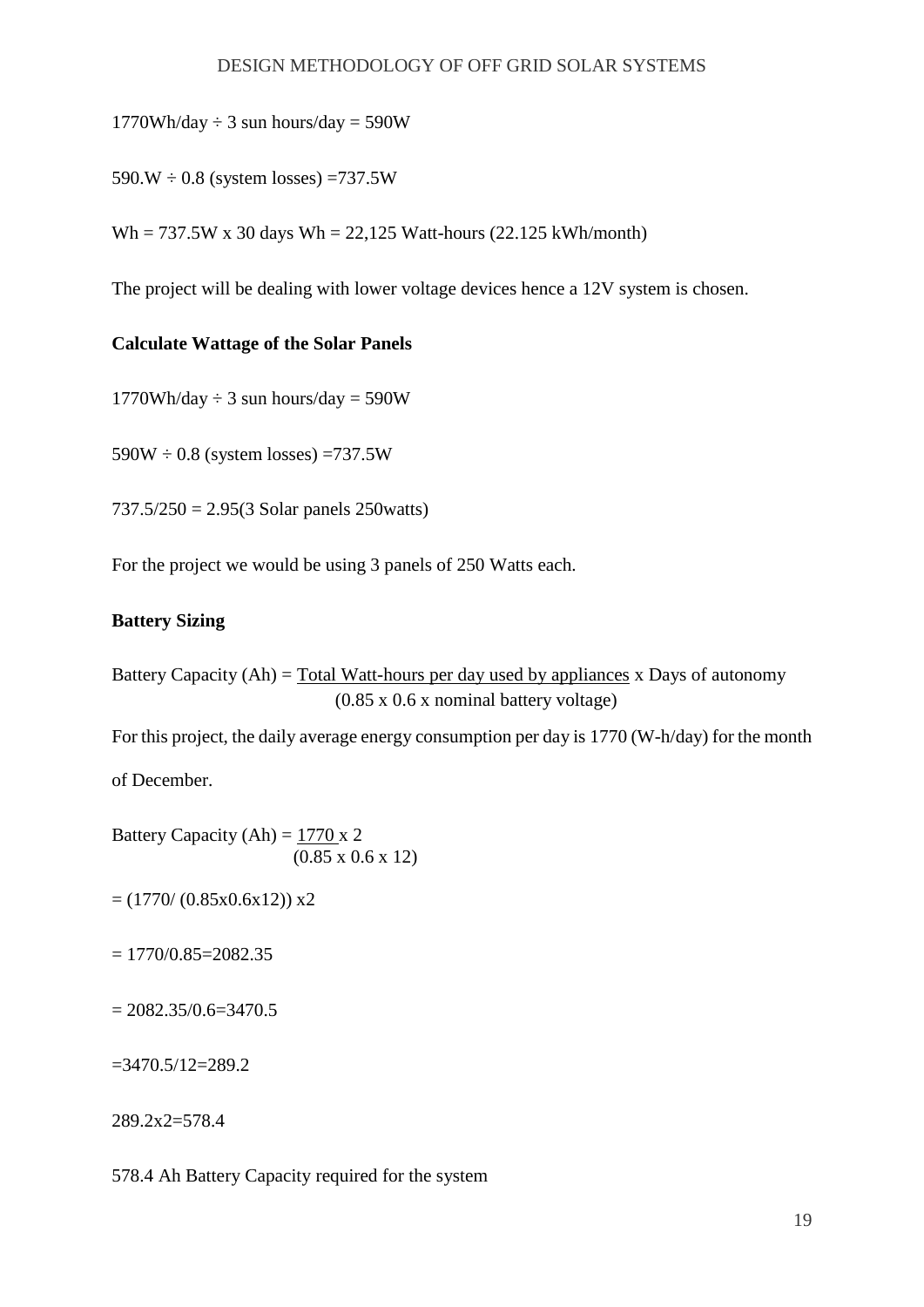#### **Invertor Sizing**

As explained previously that the invertor size should be based on the wattage and voltage level of the system. This project employees a 12V and 2000W system, hence the invertor that should be used should be of similar rating.

# **Charge Controller Sizing**

For this project a PWM charge controller is to be used. Following steps will enable us to size the required charge controller.

Voltage level of the system: 12V

Maximum amperage: 10 A

There a PWM controller should be used with 12 V and 10 A with rated voltage and current specifications.

### **Conclusion**

There is a cost associated with electrifying houses in rural areas that increases with distance between the grid and the houses. Such instances where the cost of electrification becomes enormously highly one can always use an off-grid PV system. Both type of systems viz. gridtied and off-grid PV systems have their own advantages and disadvantages. Depending solely on the need one can decide what they would want to go for. It is trend that one can observe is that the grid-tied system is mostly found in urban and sub-urban setting where electrification of the area has already been achieved. The off-grid system is more suited to areas where the electrification is yet to be accomplished and/or the consumer choses not to supply back the energy generated at his/her end.

This paper provides the methodology of designing an off-grid PV system. Using a bus shelter at EIU an PV system was designed that would house certain necessary equipment such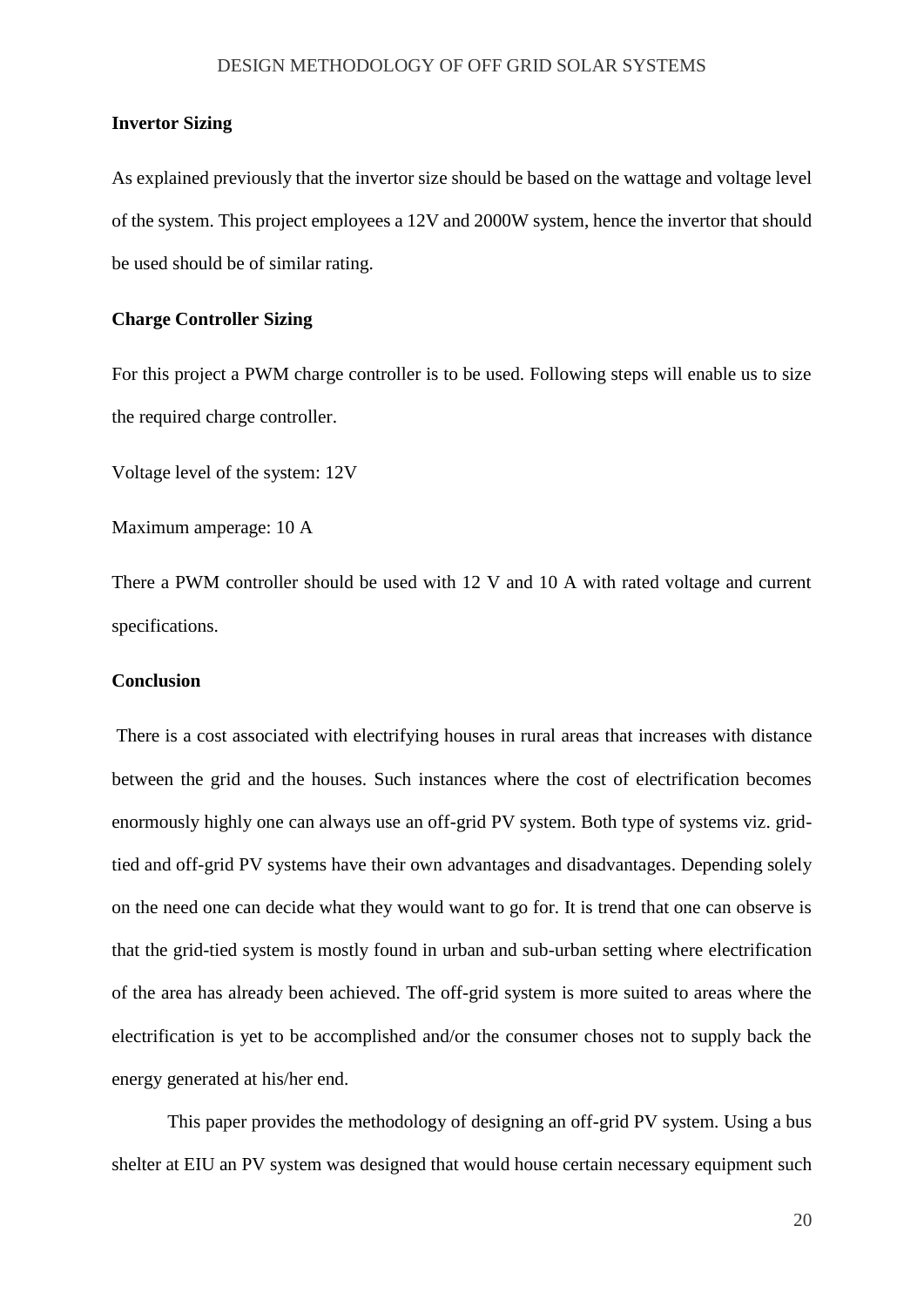as WIFI module, charging points, lights, and sensors that would provide service to the students who would be using it. The design methodology is not limited to only bus shelters but could also be used for different purposes where ever a need of having an off-grid system arises. Economical aspect of the system has not been covered in this paper due to the availability of numerous vendors in the market. Upon identifying the system capacity, one can search the best option of different equipment depending on their financial preferences.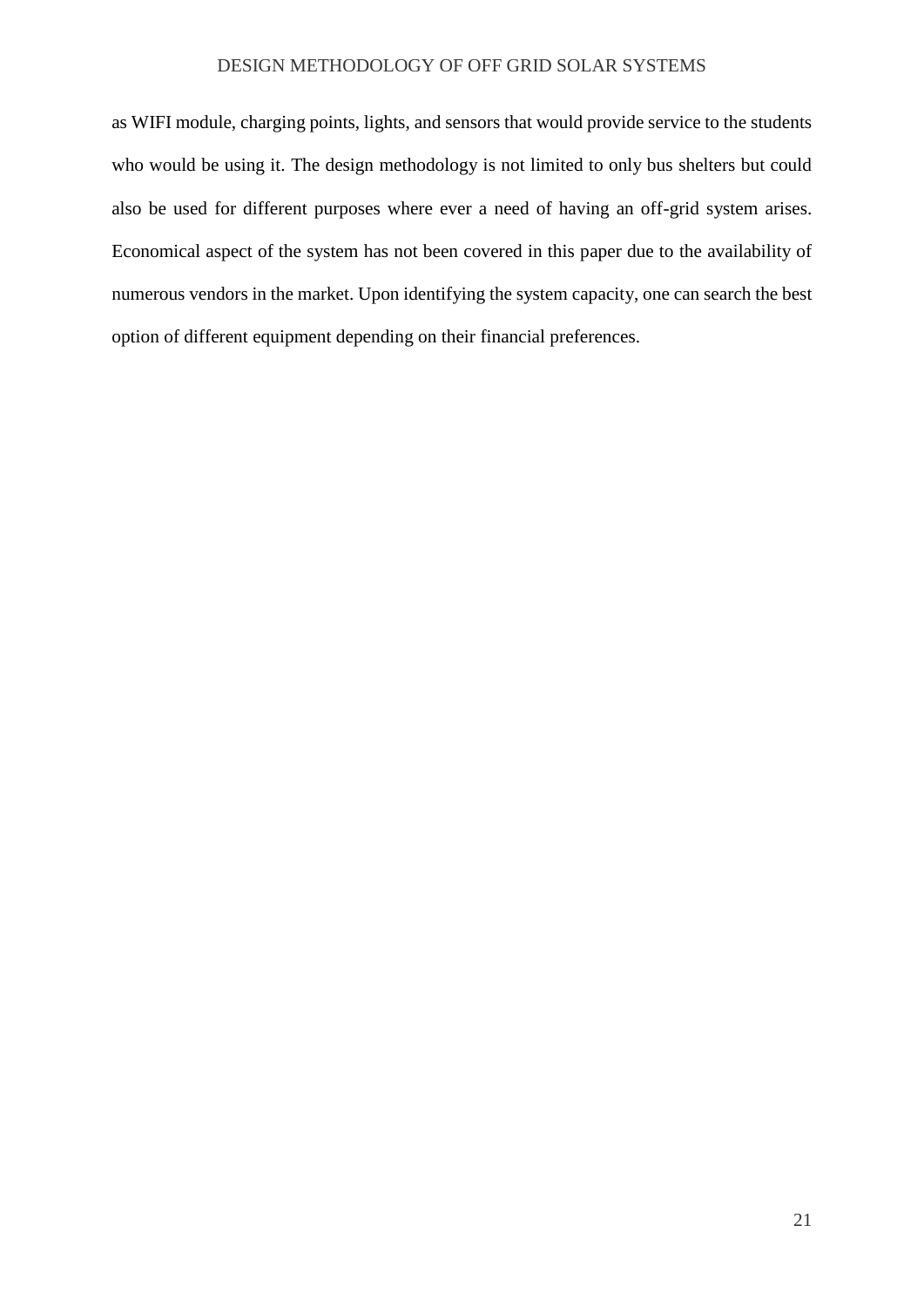# **Bibliography**

- ALTE store. (n.d.). *THE ROLE OF AN INVERTER IN A SOLAR ELECTRIC SYSTEM*. Retrieved from ALTE store: https://www.altestore.com/howto/the-role-of-an-inverterin-a-solar-electric-system-a15/
- Alternative Energy. (n.d.). *Solar Inverter Sizing*. Retrieved from altenergy: http://www.altenergy.org/renewables/solar/DIY/inverter-sizing.html
- Bosshard, P. (2006). *An Assessment of Solar Energy Conversion Technologies and Research Opportunities.* Standford university. Retrieved from Stanford.edu.
- Desideri, U., Zapparelli, F., & Garroni, E. (2013). Comparative analysis of concentrating solar power and photovoltaic technologies: Technical and environmental evaluations. *Science Direct*, 765-784.
- energy.gov. (n.d.). *Grid-Connected Renewable Energy Systems*. Retrieved from Energy.gov: https://www.energy.gov/energysaver/grid-connected-renewable-energy-systems
- Franklin, E. (2017, August). *Solar Photovoltaic (PV) Site Assessment.* Retrieved from Cooperative extention: https://extension.arizona.edu/sites/extension.arizona.edu/files/pubs/az1697-2017.pdf
- Leonics. (n.d.). *How to design solar pv system*. Retrieved from Leonics: http://www.leonics.com/support/article2\_12j/articles2\_12j\_en.php
- Northern Arizon Wind and Sun. (n.d.). *All About Maximum Power Point Tracking (MPPT) Solar Charge Controllers*. Retrieved from Northern Arizon Wind and Sun: https://www.solar-electric.com/learning-center/batteries-and-charging/mppt-solarcharge-controllers.html
- NREL. (n.d.). *NREL's PV Watt calculator*. Retrieved from NREL: https://pvwatts.nrel.gov/
- Pelamis wave power. (n.d.). *Solar Panel Size Guide: How Much Do You Need For Your Home?* Retrieved from .pelamiswave.com: https://www.pelamiswave.com/solarpanel-size-guide/
- RGS- Rethink your roof. (n.d.). *Head to Head: Benefits of Solar Energy vs Fossil Fuels*. Retrieved from RGS: https://rgsenergy.com/home-solar/solar-vs-traditional-power/
- Richardson, L. (2017, May 14). *Solar electricity vs. fossil fuels: how do they compare?* Retrieved from Energsage: https://news.energysage.com/solar-energy-vs-fossil-fuels/
- Seger, B. (2016, September 23). *Global Energy Consumption: The Numbers for Now and in the Future.* Retrieved from LinkedIn: https://www.linkedin.com/pulse/global-energyconsumption-numbers-now-future-brian-seger/
- Solar Choice. (2016, November 16). *Why even partial shading is bad for solar power systems*. Retrieved from Solar Choice: https://www.solarchoice.net.au/blog/partialshading-is-bad-for-solar-panels-powersystems/?nabe=4658498117042176:0&utm\_referrer=https%3A%2F%2Fwww.google .com%2F